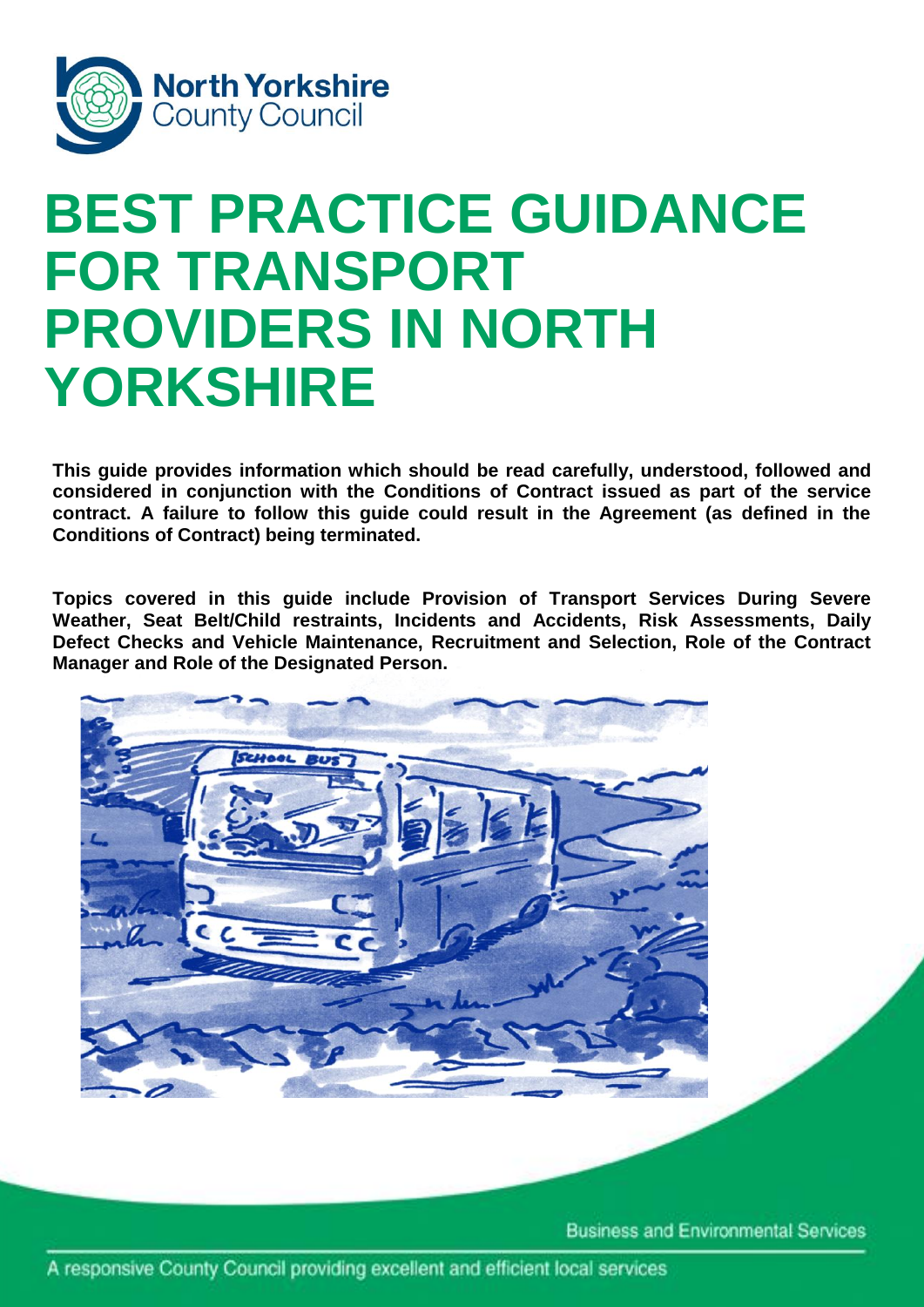This guide should be considered alongside the requirements of your Conditions of Contract, your responsibilities as an employer, your responsibilities as a transport Supplier and your responsibilities as an employee.

## **Provision of Transport Services During Severe Weather**

In periods of bad weather, it is necessary to take extra precautions to ensure that the safety of passengers is not compromised. It is not possible to provide precise instructions to cover every eventuality: the following notes reflect "good practice" which should, if followed, assist in ensuring passengers' safety.

Passenger safety is of paramount importance. Before starting a morning journey, check the prevailing weather conditions for the area in which you operate. Suppliers must be satisfied that it is safe to operate the journey.

- Drivers to have a mobile phone or two-way radio available. Suppliers should be aware of areas where there is difficulty with, or lack of, phone coverage and the details should be included in the Route Risk Assessment.
- Drivers should be aware of emergency contact numbers for your base, school/establishment, and Integrated Passenger Transport (IPT). This information should be included in the Route Risk Assessment. Should a problem occur the Driver should notify, when it is safe to do so, the school/establishment and Supplier immediately. The Supplier must notify IPT as soon as they become aware of a problem.
- Where the Supplier has been unable to complete the morning route it is sensible to take passengers home. The Supplier must ensure that the passengers are properly supervised or cared for before the driver leaves them. If the driver has any doubts then the passengers should be kept on the vehicle with the driver who should then contact either the school/establishment, the Supplier or IPT immediately. The school/establishment must be notified as soon as possible that the passengers will not be attending.
- $\equiv$  If weather conditions are poor, it is wise to ensure that in the morning there is a responsible person at the school/establishment to receive the passengers before the commencement of the journey.
- The Supplier should continue to monitor the weather throughout the day. If the weather deteriorates the Supplier may decide it is necessary, for safety reasons, for the transport to operate before the normal time. The Supplier must liaise with the school/establishment and agree an appropriate course of action with them. Please remember that the final decision rests with the school/establishment. Where a service carries passengers from more than one school/establishment it is the Supplier's responsibility to ensure that each school/establishment is aware of what is proposed.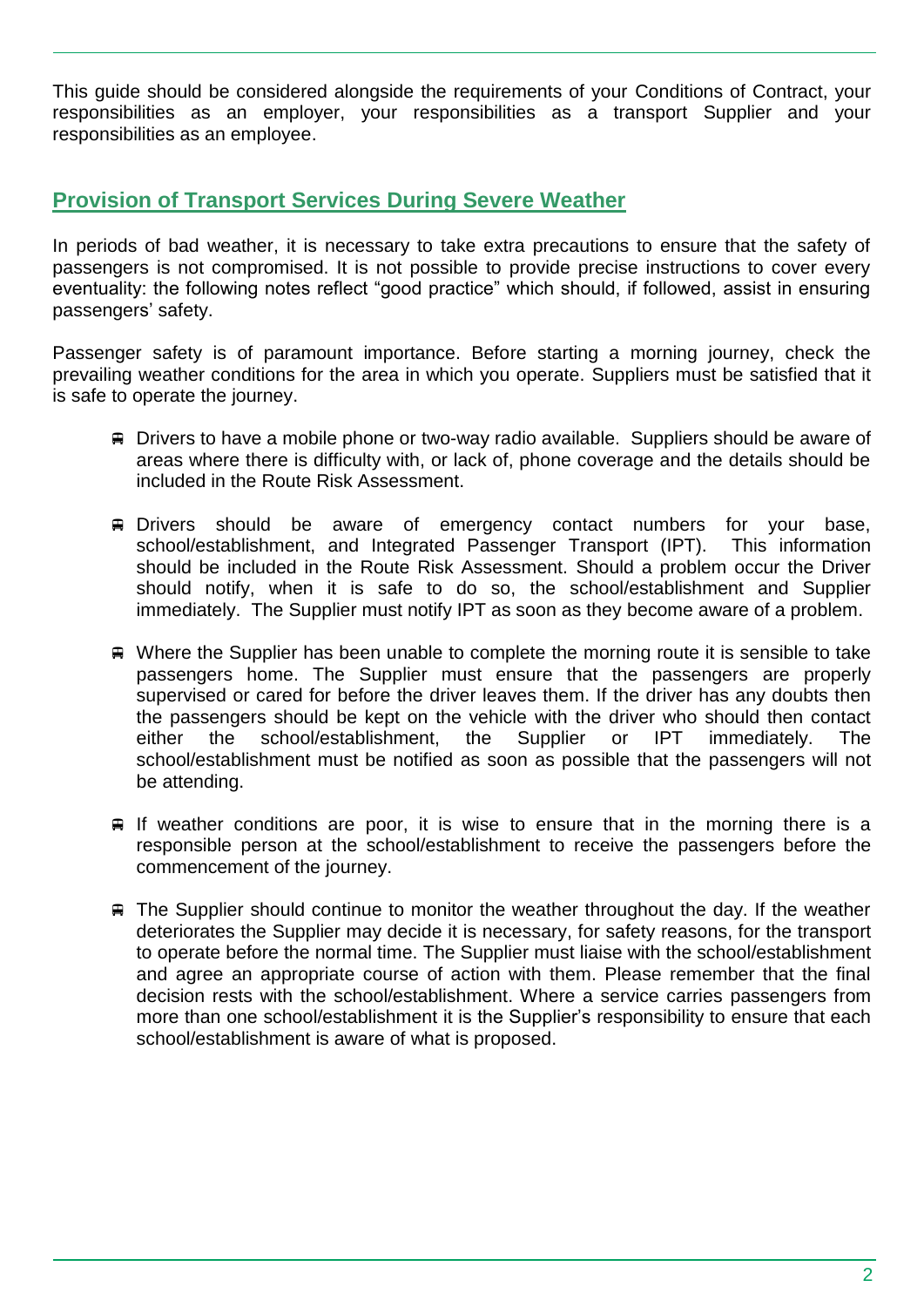# **Seat Belt/Child Restraints**

Drivers of all vehicles used on Council transport contracts must wear a seatbelt where one is fitted.

Current legislation requires that passengers aged 14 and over are legally responsible for the wearing of a seatbelt where one is provided. It is the driver's responsibility to ensure that passengers aged 13 years or under are correctly restrained.

Suppliers must comply with current legislation regarding seatbelts, child restraints and car seats and with the Council's contractual requirements where these surpass legislative requirements.

## **Taxis**

The Council requires that all seats used have a 3-point seat belt. An appropriate child seat/restraint must be provided for each child transported where the child is under 135cms or the passenger has special transport needs. Passengers 12 years old and above, as well as those over 135 cm, must wear a 3-point seatbelt, unless otherwise specified by the Council in a Transport Assessment. Rear-facing child seats must not be used in the front of the vehicle if the front passenger airbag is active.

Only EU-approved child car seats can be used in the UK. These have a label showing a capital 'E' in a circle.

It is the Supplier's responsibility to provide, inspect and maintain suitable child seats/restraints where specified. It is the Supplier's responsibility to ensure that child seats/restraints provided by the Council are checked and maintained, and to notify the Council immediately should there be any problems identified.

## **Minibuses**

Child seats are not recommended for use on a minibus unless the passenger has specific needs or the seatbelt cannot be suitably adjusted.

Children under 3 years of age must use an appropriate restraint, or child seat where one is required in the Schedule and which the Council has assessed as suitable for the vehicle.

Children aged from 3 years up to their  $12<sup>th</sup>$  birthday, and under 135 cm tall, must use an appropriate restraint or a 3-point seatbelt. Child seats should only be used where a specific requirement has been identified and the Council has assessed the seat as suitable for the vehicle.

Children aged 12 and 13 years old (and younger children who are 135 cm or taller) must wear the seatbelt, where one is provided.

Passengers aged 14 years or more must wear the seatbelt, where one is provided, and are personally responsible for doing so.

## **Buses and Coaches**

Suppliers shall ensure that all children over the age of 14 wear a seatbelt where fitted.

With regard to younger children, Suppliers are required to take all reasonable steps to ensure that every passenger is notified that he/she is required to wear a seatbelt, where fitted, at all times. This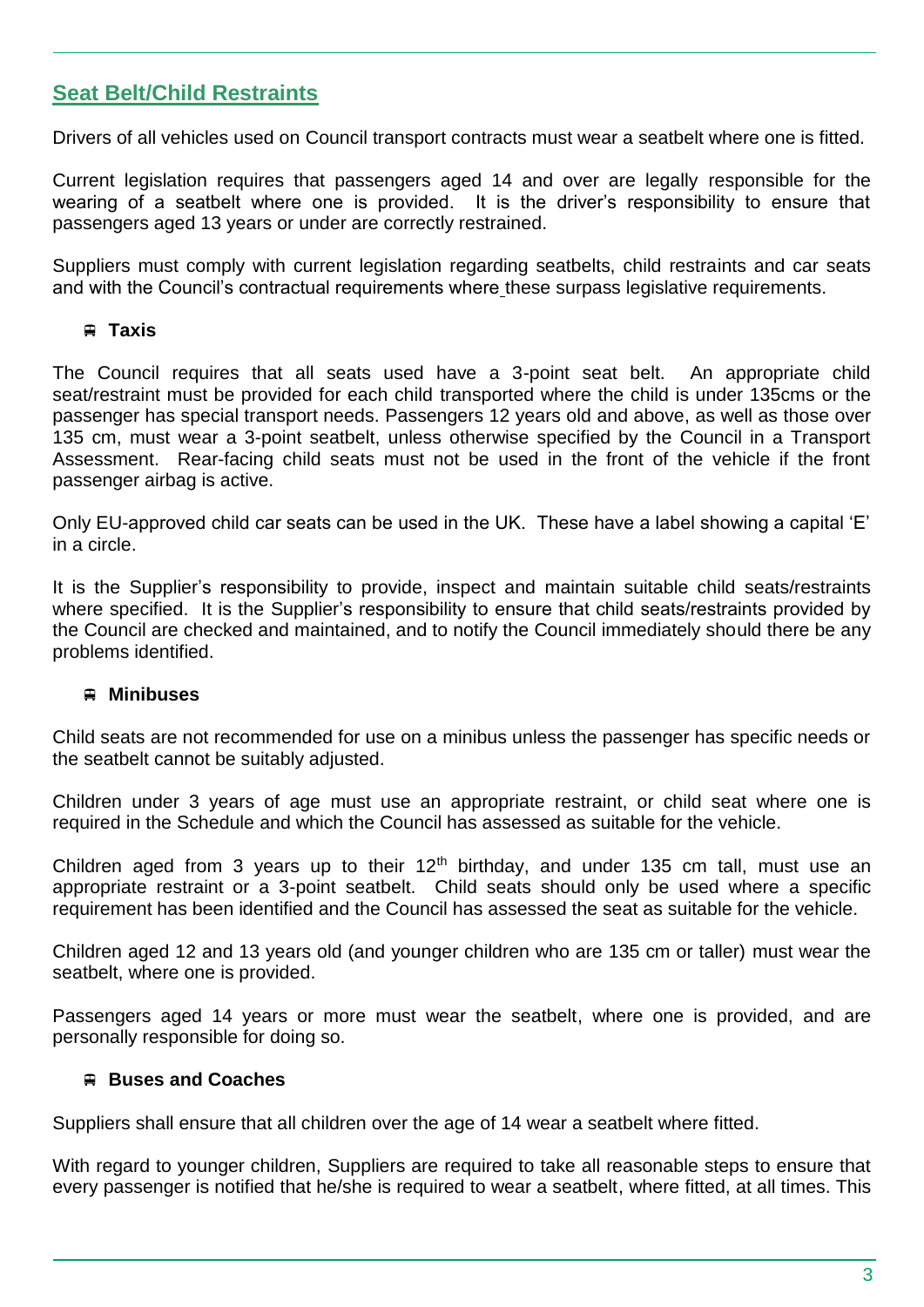is to be done by means of an announcement or audio-visual presentation as passengers join the bus and/or a designated sign, approved by the Department for Transport (DfT).

## **General Good Practice**

Seatbelt adjusters can be used in minibuses, buses and coaches which operate contracted transport services. These enable adult 3-point seatbelts to be adjusted to fit the passengers more comfortably.

The front seat of a taxi or minibus should only be used when all the rear seats are occupied, and only if the seat has a 3-point seatbelt fitted. Where front seats need to be used, it is more appropriate for children over 135 cm to sit in the front of a vehicle. The Crew/Courier seat on coaches cannot be used on contracted transport services.

Suppliers shall ensure that all children always board and alight on the kerb side of the vehicle.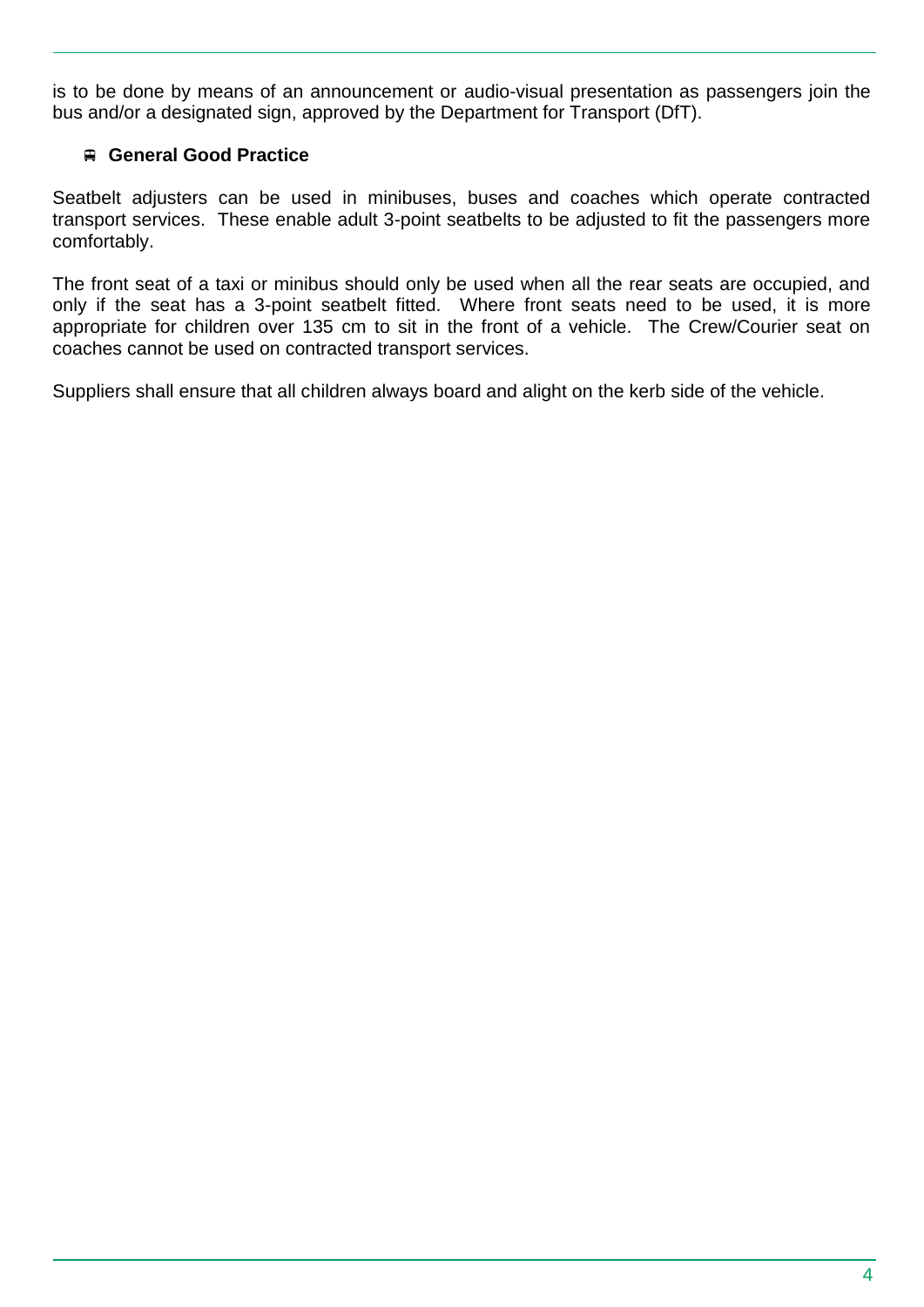# **Driving & Route Risk Assessments**

In relation to Route Risk Assessments the following are examples of the type of things you should consider prior to carrying out your transport service and daily thereafter:

## **If you are providing a Taxi Service:**

- Does the driver or passenger assistant get in and out of the car to assist passengers?
- Can all passengers board and alight from the near side of the vehicle?
- Do you have the correct equipment for each individual passenger's needs?
- $\#$  Have you assessed the route and all pick-up and drop-off points?

#### **If you are providing a Bus Service:**

- $\#$  Are all of the stopping points safe for the vehicle to stop and passengers to wait? If you are concerned about a particular stopping point please contact Integrated Passenger Transport immediately.
- $\equiv$  If the vehicle has seatbelts fitted, has your driver clear instructions to make an announcement requesting pupils to fasten the seatbelts or, alternatively, is there appropriate signage?
- $\#$  Have you assessed the route and its suitability for the size and type of vehicle to be used?

## **General**

- Do you have clear procedures for drivers and passenger assistants to report problems or incidents?
- Are your drivers and passenger assistants aware of what to do should parents/carers not be at a drop-off point, especially for primary school or special educational needs pupils, and vulnerable adults?
- $\#$  Have you assessed the pick-up and drop off points?
- $\#$  Have all your drivers been provided with a copy of the Driving Risk Assessment and the appropriate Route Risk Assessment?
- Are you satisfied that sufficient time is allowed to complete the journey safely?
- Are you satisfied that sufficient consideration is given to adverse weather conditions, such as snow or high winds, when planning journeys?
- Do you have clear emergency and evacuation procedures?
- Does the route use a motorway? If so, do you have specific emergency and evacuation procedures?

Please note that all services must have a Route Risk Assessment in place prior to commencement of the service. This assessment should be reviewed on a regular basis to ensure any changes including the route followed, the pick-up and drop-off points, road layout, etc. have been included.

The Supplier must also have a Driving Risk Assessment. This can be integrated in to each Route Risk Assessment or be standalone.

Further information in relation to Health & Safety, including templates for risk assessments, can be found at [www.hse.gov.uk/risk/](http://www.hse.gov.uk/risk/) .

You may also find the HSE booklet, Driving at Work – Managing work-related road safety, a useful guide. This can be found at <http://www.hse.gov.uk/pubns/indg382.pdf>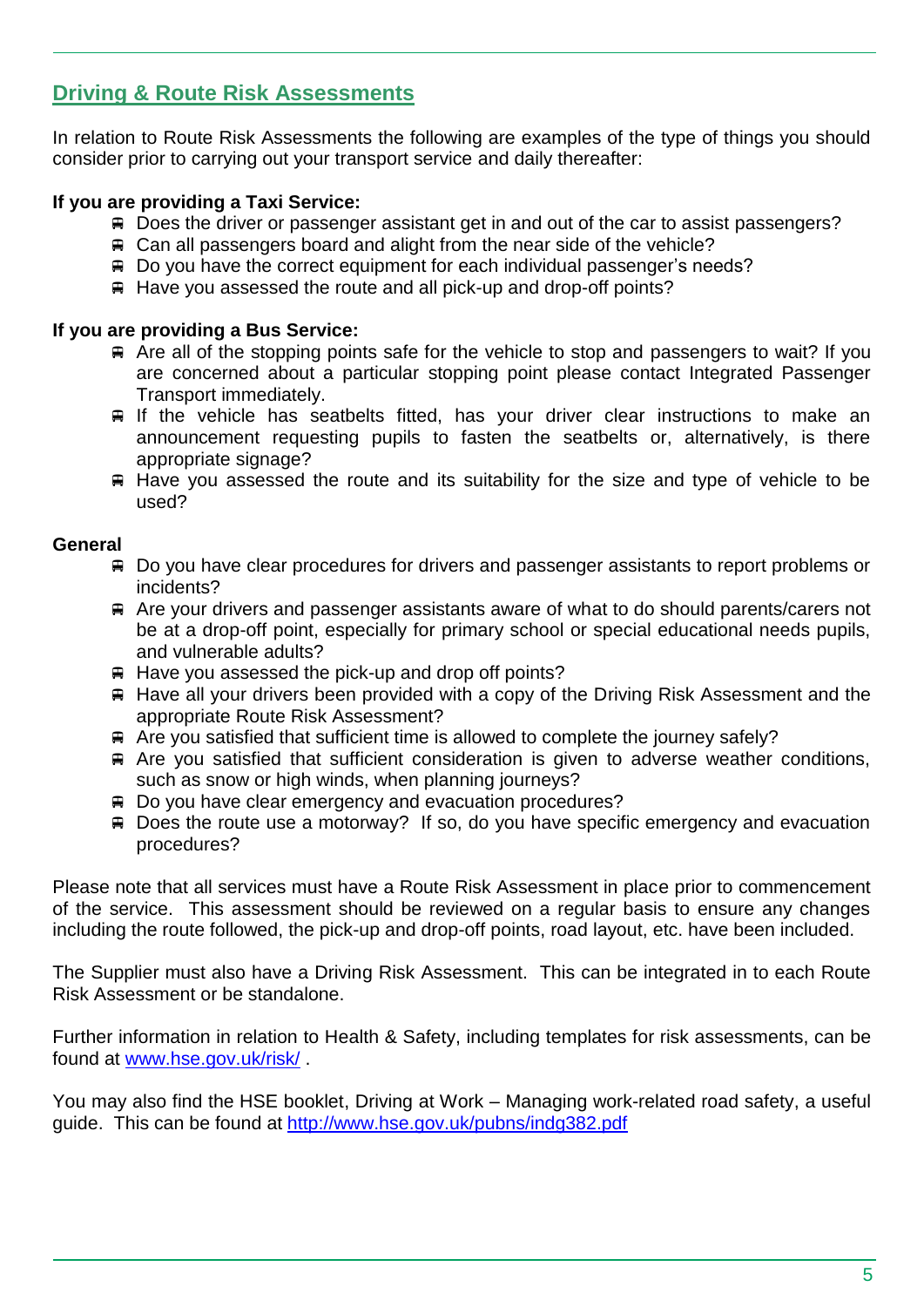## **Incidents and Accidents**

Suppliers must ensure that there is a clearly defined written procedure which must be followed in the event of a breakdown, accident or other emergency incident (such as passenger illness) and that all drivers and passenger assistants are aware of, and adhere to it. A copy of the procedure should be kept inside the vehicle.

#### **Breakdowns**

In the event of a breakdown:

- The driver should move the vehicle off the carriageway (onto the hard shoulder on a motorway) and switch on the hazard warning lights. If this is not possible, it should be moved as far away from moving traffic as possible. If a warning triangle is used, it should be placed on the same side of the road, at least 45 metres from the vehicle. Always take great care when placing and retrieving a warning triangle and **never** use them on the motorway.
- The passengers should be kept together in one group. Passengers should be kept calm and under constant supervision. In some circumstances, it is safer to leave the passengers in the vehicle. For example, if it seems too dangerous to unload passengers in wheelchairs or if there is not a safe waiting area. The driver (and Passenger Assistant if present) will need to assess the situation and decide whether or not to unload passengers. If necessary, the driver should go for help, leaving the passengers with the passenger assistant. If the driver is the only adult present, he or she should not leave the children alone. The driver will need to give the police, or breakdown service, accurate details of the vehicles location, and inform them if children or passengers with mobility problems are being carried.
- $\equiv$  The passengers should be moved out of the nearside of the vehicle and as far away from it and other traffic as possible. No one should stand between the vehicle and oncoming traffic. On motorways or other busy roads passengers should be taken onto the embankment or grass margin and as far from the traffic as is practicable. The hard shoulder on a motorway is very dangerous.

#### Accident

In the event of an accident:

- $\#$  the driver and/or the passenger assistant must make the accident scene as safe as possible:
- use hazard warning lights and any other safety devices available
- $\equiv$  do not move injured passengers unless they are in immediate danger of further injury from other vehicles or from fire or explosion
- $\equiv$  call the emergency services immediately; provide them with information about the situation, any special circumstances (for example if carrying oxygen bottles) and if any passengers have special needs. If the emergency services are called the driver must stay at the scene of the accident until the emergency services (and anyone else with reasonable cause) have taken all the details.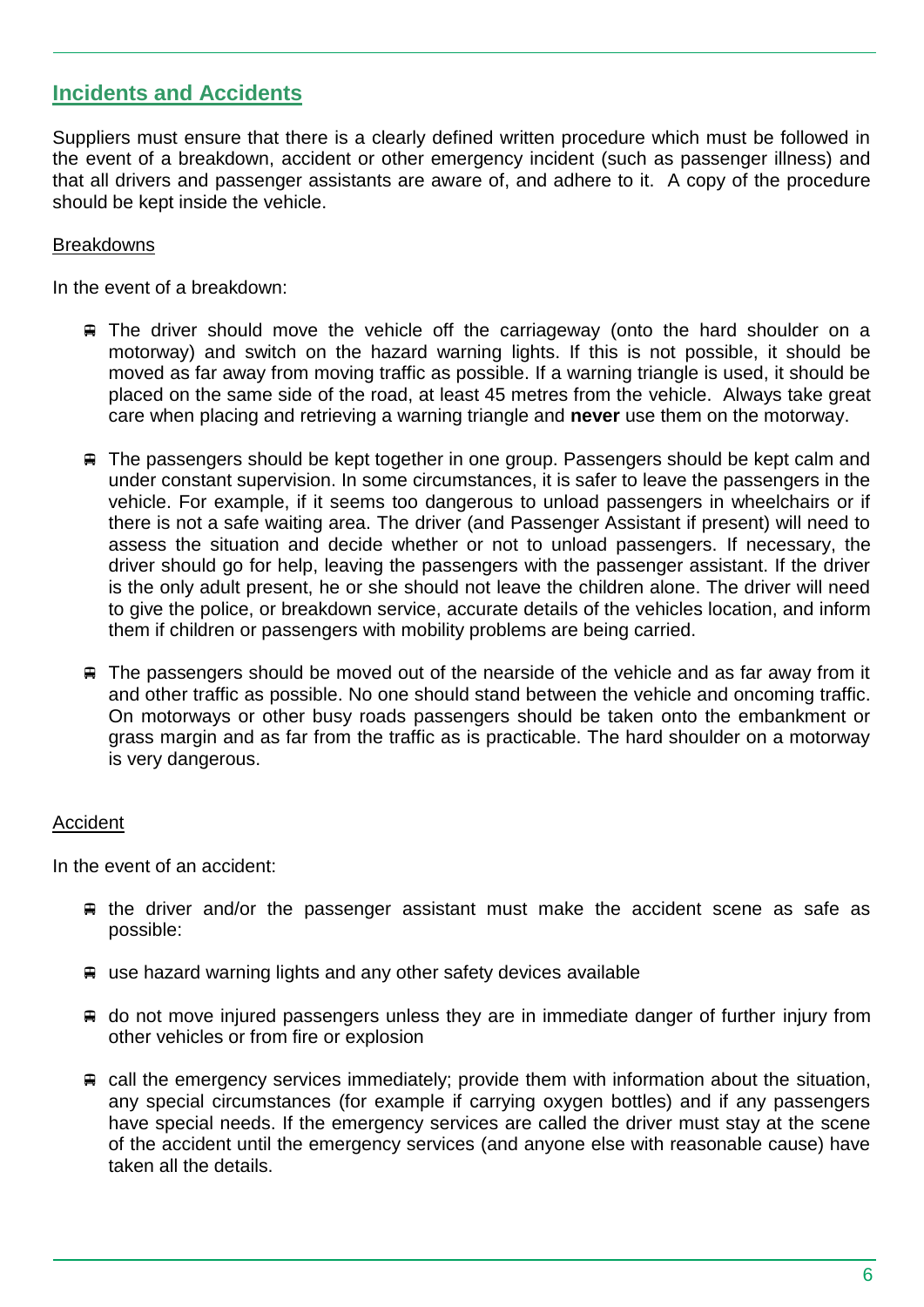- ensure one person (driver or PA) remains with the passengers, where possible, especially if they are children or vulnerable adults.
- **■** do not allow passengers to assist with repairing or re-starting the vehicle and never allow them to push the vehicle.
- $\equiv$  If the accident is damage-only and no one is injured, the driver should ensure that the vehicle is roadworthy before continuing the journey. The incident must be reported to the Supplier at the time or upon their return. A report book or form must be kept for this purpose. The Supplier should ensure that all repairs and insurance details are completed.
- $\equiv$  If there is any injury or the names of people involved are not exchanged, the driver must report the accident to the Police as soon as possible or in any case within 24 hours.
- All accidents, which occur whilst under contract to the Council, must be reported to Integrated Passenger Transport as soon as possible.

#### **Emergency Evacuations**

In the event of an accident, or other incident such as a fire, an emergency evacuation should be conducted.

The best way to evacuate the vehicle will depend upon the nature of the incident, the passenger group and the type of vehicle. Therefore, the driver, and passenger assistant(s) where they are available, will need to exercise their judgement at the scene of the incident.

Drivers and passenger assistants who have been trained will be far better equipped to make appropriate decisions and cope with such difficult circumstances.

Clear accident and emergency procedures should be in place and should be included in driver and passenger assistant training.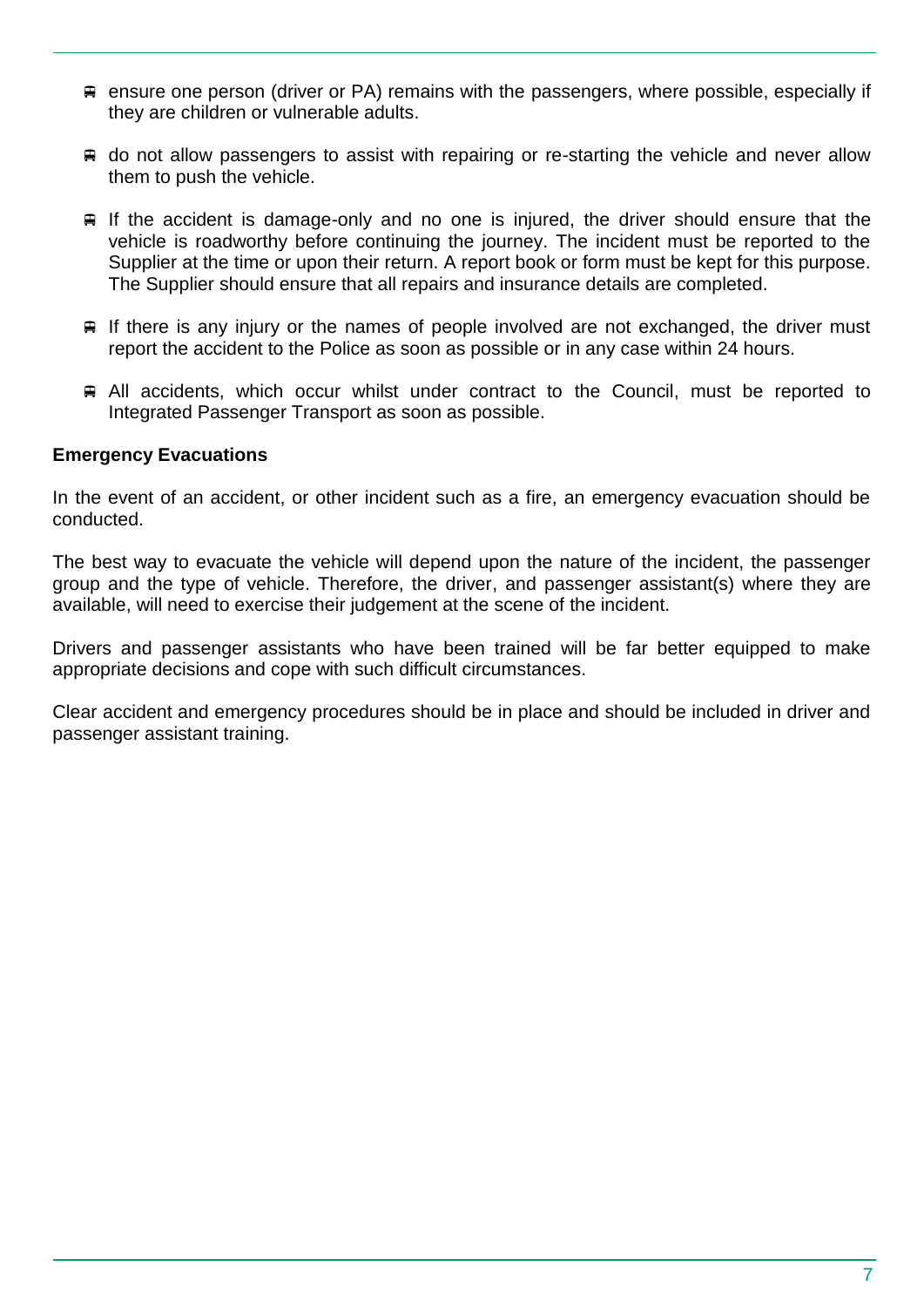# **Daily Defect Checks and Vehicle Maintenance**

This guidance is provided to assist Suppliers to operate both within legislation and also the terms and conditions of Council contracted services. The guidance contains information provided by the Driver & Vehicle Standards Agency (DVSA) in its Guide to Maintaining Roadworthiness (2018). This document can be found at [https://www.gov.uk/government/publications/guide-to-maintaining](https://www.gov.uk/government/publications/guide-to-maintaining-roadworthiness)[roadworthiness](https://www.gov.uk/government/publications/guide-to-maintaining-roadworthiness)

- All Suppliers are required to comply with the guidance issued in this document.
- All vehicles operating contracted services are required to have a daily defect check **prior** to the vehicle entering service each day.
- All defect checks should be recorded using the appropriate paperwork, carried on the vehicle on the day of the check, then kept on file and be available for inspection on request.
- $\#$  Staff should be given training to enable them to carry out this activity and a record of this training should be held on individual staff files.
- Suppliers should have the means to rectify any defects which are identified during routine maintenance inspections and daily defect checks.
- All Suppliers are also required to provide records of vehicle maintenance which should be available for inspection on request. Vehicle maintenance must be carried out by a suitably qualified person at appropriate premises.
- There are no circumstances where it is acceptable for a vehicle which is unfit for service to operate on a contract undertaken on behalf of North Yorkshire County Council.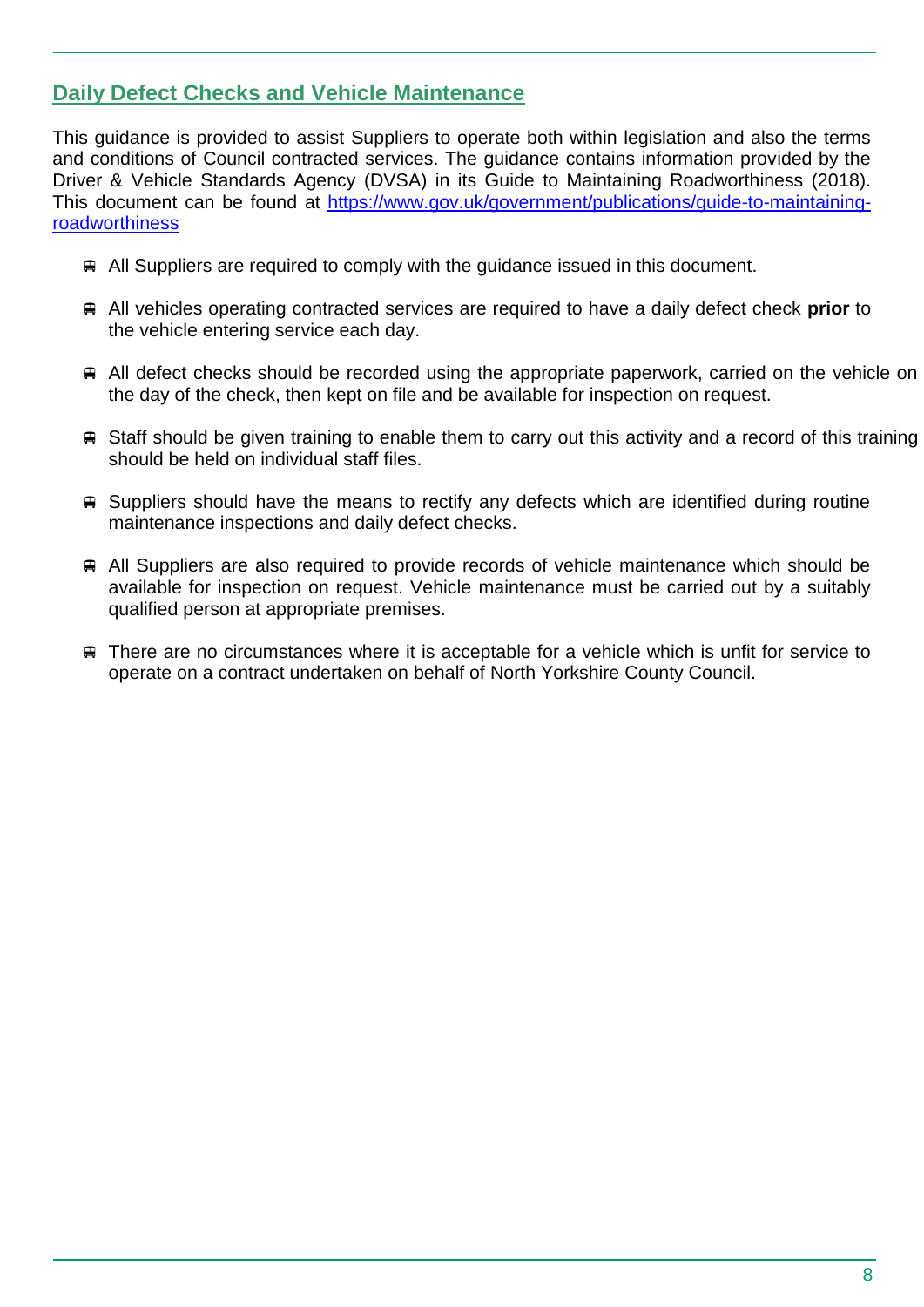## **Recruitment and Selection**

Drivers and Passenger Assistants have an important role in relation to the provision of home to school and adult social care transport services which are safe and reliable. Drivers have a specific responsibility for the safety and well-being of their passengers, and this responsibility extends beyond their driving capabilities.

Both Drivers and Passenger Assistants are in a position of trust and authority in relation to the children and adults that they transport and it is essential that you have appropriate recruitment procedures which ensure that the people you employ to provide transport services are suitable to work with both children and adults. Although all Drivers and Passenger Assistants must be checked through the Disclosure & Barring Service (DBS) by the Council this is not enough to ensure the safety of children and adults.

Additional advice and guidance on safer recruitment and selection of staff working with, or providing services to, children and vulnerable adults can be found on the North Yorkshire Safeguarding Children Board website at <http://www.safeguardingchildren.co.uk/> and the North Yorkshire Safeguarding Adults Board website at <http://www.nypartnerships.org.uk/sab>

#### **Unless you are a sole trader, partnership or family owned organisation, with no other employees, you should as a minimum: -**

- $\#$  Have an application form/process. This should give you comprehensive information from applicants; you should identify and satisfactorily resolve any discrepancies or anomalies, including in their employment history.
- Take up references. Obtaining independent professional and character references that answer specific questions to help assess an applicant's suitability to work with children and vulnerable adults and following up any concerns.
- Conduct an interview. This should explore the candidate's suitability to work with children and vulnerable adults as well as his/her suitability for the post.
- $\mathbb F$  Verify the successful applicant's identity and entitlement to work.
- Verify qualifications (via scrutinising evidence). In the case of Drivers this includes their driving licence.
- $\#$  Be sure that they have the communication skills, health and physical capacity for the job. This includes but is not limited to writing reports in legible English where relevant.
- Ensure that a DBS application has been submitted through the Council and authorisation has been given by IPT for the individual to work on transport contracts through the issuing of a Council DBS Badge.

In order to meet the Council's conditions of contract you will need to retain records to confirm that you have followed these minimum standards. The requirements of this Best Practice Guide must be applied to all persons who are involved in providing services as part of a contract you have with the Council. This includes people who are self-employed and sub-contractors.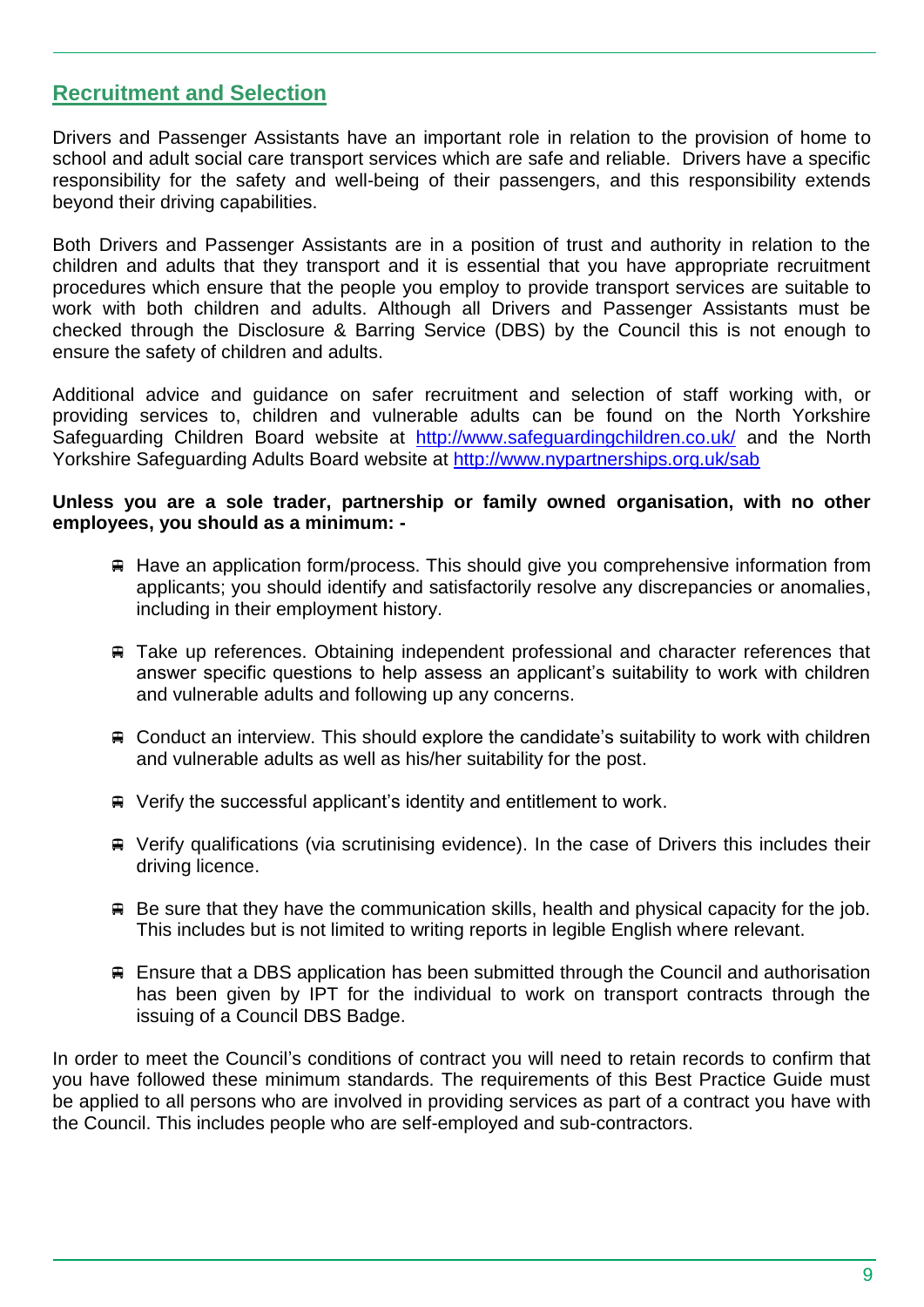# **Role of the Contract Manager**

The Supplier's Contract Manager is responsible for the successful operation of the Contract and is the initial point of contact for anything in relation to the Contract. The Contract Manager must be empowered to act on behalf of the Supplier for all purposes connected with the Contract.

The Contract Manager's key areas of responsibility are:

- compliance with the Terms & Conditions of Contract
- $\equiv$  ensuring that they are contactable to assist with queries or resolve issues in relation to the services provided. Where the Contract Manager is unavailable due to illness or holiday, they must ensure that responsibility is delegated to another appropriate person who is fully empowered to act on behalf of the Supplier for all purposes connected with this Agreement.
- monitoring performance
- $\equiv$  ensuring they are available for meetings and inspection visits to the operating centre or head office. Contract Manager's may delegate this responsibility to another member of Supplier staff but this member of staff must be fully empowered to act on behalf of the Supplier for all purposes connected with the Agreement. The named Contract Manager must be present for at least one inspection visit every 12 months where concerns or an Action Plan are in place.
- **■** ensuring that all contract related paperwork issued by the Council is completed and returned within the timescales or available at the time of inspection
- ensuring that corrective action is taken, within the timescales specified, where an Improvement Action Plan is put in place
- ensuring that the Council is notified of any failure to operate, or late/early operation of contracted services
- ensuring that risks are identified and managed, and that route and driving risk assessments are in place and monitored
- ensuring that staff are aware of the correct procedures should parents/carers not be at the drop-off point
- $\equiv$  ensuring that all appropriate insurances are in place and that confirmation of insurance renewal is provided upon request
- $\equiv$  ensuring that all incidents and complaints which relate to the contract and its management are reported to the appropriate Authorised Officer
- managing changes or variations to the contract
- $\equiv$  ensuring that effective communication is in place and maintained for all aspects relating to the contract
- $\equiv$  investigating incidents and complaints in relation to the contract raised through the Council, ensuring that effective remedial or preventative action is put in place
- $\equiv$  ensure the maintenance, and appropriate retention, of all contract documentation in an appropriate format and manner
- monitor compliance by Supplier staff including customer service, contract terms & conditions, training and safeguarding requirements. This includes monitoring the actions of the Designated Person
- ensuring that submitted invoices are accurate and in the correct format, and that the Council is notified of any changes which affect any automatic payments in place
- ensuring the attendance of Supplier staff working on the contract at identified Council training events
- ensuring that staff, including any which are self-employed, are recruited using no less than the minimum standards listed above
- ensuring that only contract staff who have a valid Council DBS Badge are used on the contract
- ensuring that any complaints made against Supplier staff are handled following the North Yorkshire Safeguarding Children Board's Allegations Against Staff procedures which can be